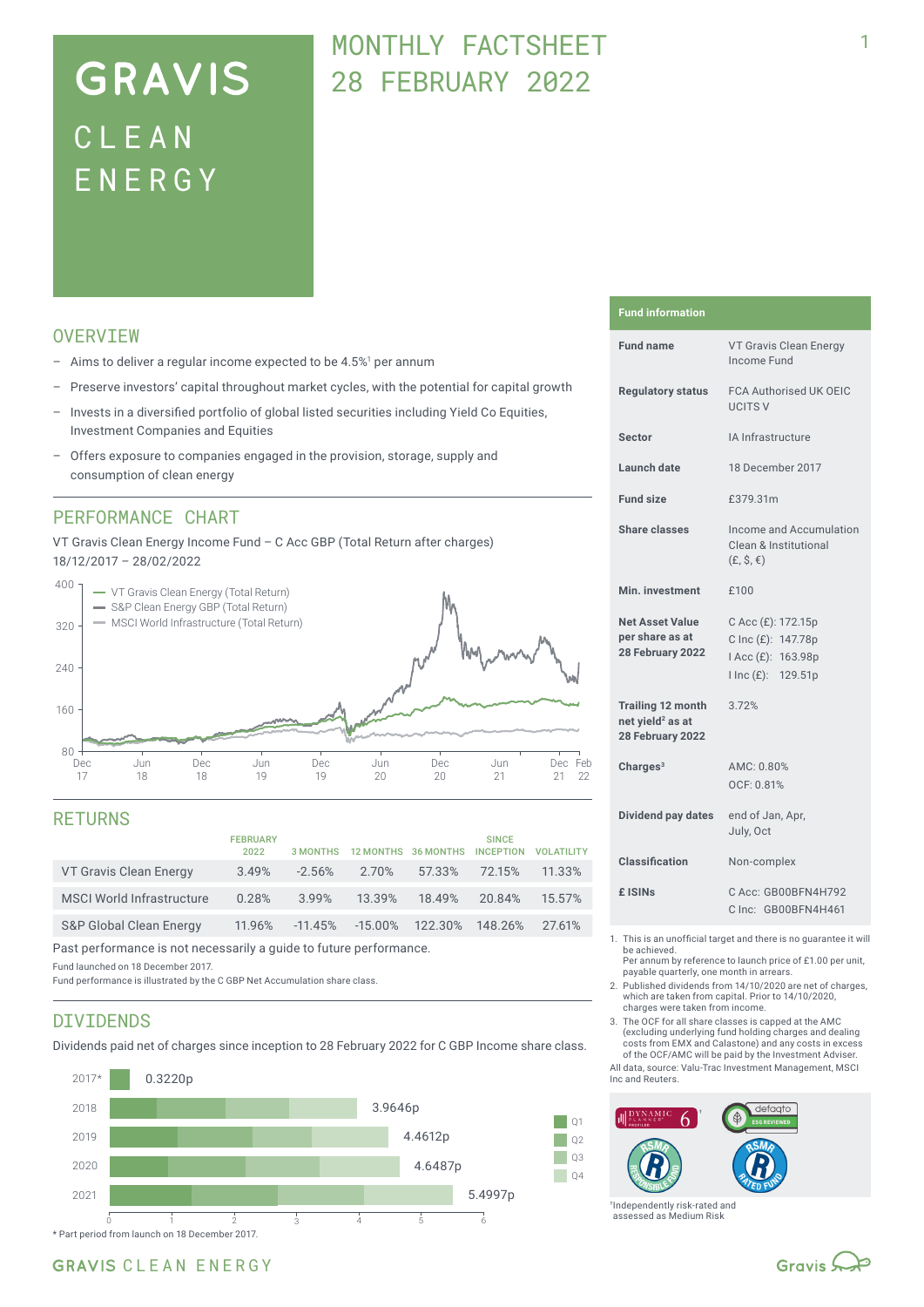## **GRAVIS** CLEA N ENERG Y

## MONTHLY FACTSHEET 28 FEBRUARY 2022

### FUND ADVISER'S REPORT

The Fund recorded a 3.49% return in February (C Accumulation GBP) with most of the gains coming through in the final days of the period as geopolitical events eclipsed concerns around the emerging rate hike cycle and prompted investors to seek safe-havens, keeping sovereign yields in check – particularly in the United States. Yield Cos in North America and Europe snapped back from recent lows while UK-listed closed-ended vehicles remained firm, supported by a steady stream of positive Q4/FY results and valuation uplifts. However, the greatest contributor to performance during the period was Meridian Energy, a New Zealand-listed hydropower utility, which rallied 18.19% (GBP‑adjusted).

Through its position in Meridian Energy (a longstanding holding within the strategy), the Fund has first sight of a tangible exposure to green hydrogen generation through a physical infrastructure asset. The Southern Green Hydrogen project, a joint venture between Meridian Energy and Contact Energy to develop the world's first large-scale green hydrogen plant in Southland, has shortlisted a group of four potential development partners, which is viewed as a major step forward in the commercialisation of the opportunity. The willingness of potential partners, each with significant hydrogen capabilities, to invest in the project demonstrates that markets for green hydrogen are imminent. Southern Green Hydrogen is aiming to announce a partnership and/or consortium by the middle of 2022, so development activities can commence in the second half of the year. The project, if successful, could be a significant consumer of Meridian's hydroelectric output and provide a diversifier away from the nation's current major consumer of electricity, Rio Tinto.

There was no shortage of news flow during the month. A slew of corporate results from portfolio companies representing diverse range of energy infrastructure projects across multiple geographic regions, were generally characterised by resilient financial and operational performance compounded by upbeat outlook statements. The prospects for income growth through 2022 are strong, corroborated by the likes of Brookfield Renewables Corporation (aiming for 5-9% dividend growth) or Greencoat UK Wind (the largest position within the portfolio at this time), which declared a 7.5% increase to its 2022 dividend target underpinned by the inflating cash flows to which the company is exposed – an attraction also shared with its UK-focused peer group.

The push towards "net-zero" continues to drive more opportunities for investors in renewable and low-carbon energy infrastructure. In February, the Italian energy agency Gestore dei Servizi Energetici awarded nearly 1GW to bidders in the country's seventh renewables auction. Around 710MW was handed to solar projects, while onshore wind received 264MW. Portfolio company ERG participated heavily, securing a large amount of the solar and wind capacity with attractive 20-year tariffs attached to the wind component (across two projects). The GSE has already moved onto the next auction, with the details for the country's eighth renewables process revealed. Winners are expected to be announced at the end of May and the GSE confirmed that the new process will offer over 2.4GW of wind and solar, as well as 472MW for repowering projects. Meanwhile, the Irish Electricity Supply Board announced a commitment to net-zero by 2040. The ESB set out a series of strategic performance indicators to track its progress including the delivery of an increase in its renewable generation portfolio from 1GW to 5GW by 2030 and a doubling of grid connections for all renewable generation by 2030. In the UK, T-1 and T-4 Capacity Market auctions which took place on 15th and 22nd February respectively, cleared at record prices. Battery storage projects (both operational and pipeline projects) were highly successful in the auctions, securing 15-year contractual agreements in some instances. This is a significant positive for the two pure-play battery storage companies held within the portfolio, adding incremental revenue streams not yet factored into financial expectations.

The portfolio has a very limited direct exposure to assets located within proximity to the events unfolding in Ukraine. This is through Scatec Solar – a 0.8% weighting within the portfolio at period end – which owns and operates five solar plants totalling 336 MW in central and southern parts of Ukraine. On 28th February Scatec stated that the solar plants were still intact and can be operated remotely, but none are currently delivering power due to curtailment instructions issued by the grid operator. In 2021, 6% of Scatec's power production revenues were generated in Ukraine.

In the immediacy, recent geopolitical events have compounded and exacerbated stresses in global energy markets, pushing electricity prices to new highs and forcing the subject of energy supply security higher up the political agenda.

#### **Investment Adviser**

Gravis Advisory Limited is owned and managed by Gravis Capital Management Ltd ("Gravis"). Gravis was established in May 2008 as a specialist investor in property and infrastructure and now manages c.£3bn of assets in these sectors in the UK. GCM is authorised and regulated by the FCA.

Funds under management include the FTSE 250 companies GCP Infrastructure Investments Ltd and GCP Infrastructure Income Fund Ltd. Gravis has won numerous awards for their alternative approach to long term, secure, income-generative investments.

Gravis Advisory Limited is Investment Adviser to the c.£818m VT Gravis UK Infrastructure Income Fund, the c.£379m VT Gravis Clean Energy Income Fund, the c.£81m VT Gravis UK Listed Property (PAIF) Fund and the c.£36m VT Gravis Digital Infrastructure Income Fund.

#### **Sales Contacts**

William MacLeod 07836 695442 william.macleod@graviscapital.com

Ollie Matthews 07787 415151 ollie.matthews@graviscapital.com

Robin Shepherd 07971 836433 robin.shepherd@graviscapital.com

Nick Winder 07548 614184 nick.winder@graviscapital.com

Cameron Gardner 07835 142763 cameron.gardner@graviscapital.com

#### **Dealing**

Valu-Trac 01343 880344 cleanenergy@valu-trac.com Available on all platforms

More localised renewable energy generation capacity can help individual nations to address security of supply issues, and so we expect to see an acceleration in renewables investment – a move that would sync well with global decarbonisation and net-zero ambitions. These factors provide tailwinds for the companies held within the Fund.

#### Will Argent

Investment Adviser Gravis Advisory Ltd william.argent@graviscapital.com

## CORRELATION, PERFORMANCE AND VOLATILITY COMPARISON

18 December 2017 – 28 February 2022

|                             | <b>CORRELATION</b>              | <b>RETURN</b> | <b>VOLATILITY</b> | <b>YIELD</b> |
|-----------------------------|---------------------------------|---------------|-------------------|--------------|
| VT Clean Energy (C Acc GBP) | $\hspace{0.1mm}-\hspace{0.1mm}$ | 72.2%         | 11.3%             | 3.7%         |
| MSCI World Infrastructure   | 0.07                            | 20.8%         | 15.6%             | 3.9%         |
| S&P Global Clean Energy     | 0.19                            | 148.3%        | 27.6%             | 1.8%         |

Past performance is not necessarily a guide to future performance.